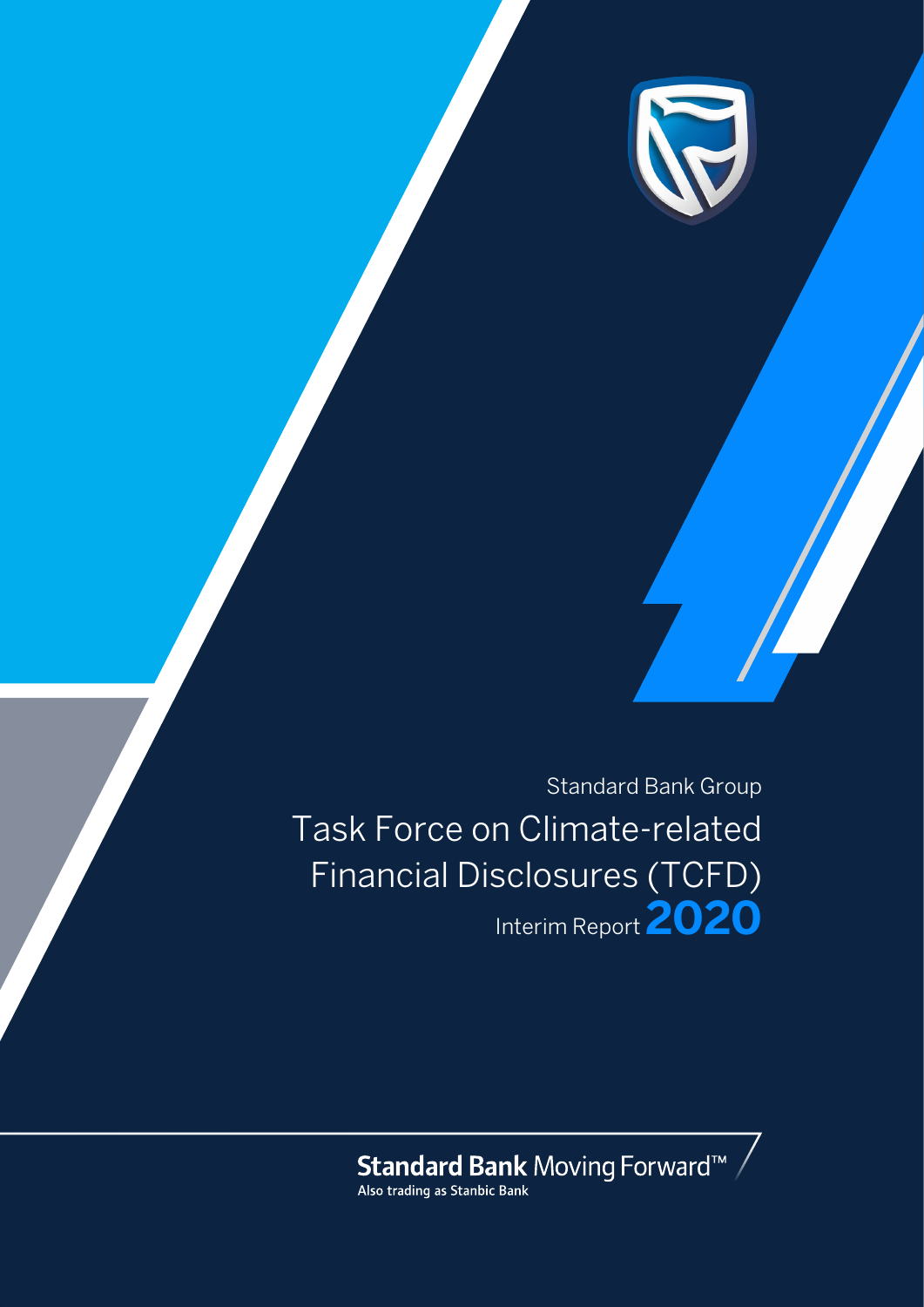# **Contents**

*Page*

### **Introduction**

#### **Summary of progress against TCFD recommendations 4**

#### **Governance 5**

Board oversight of climate-related risks and opportunities Management's role in assessing and managing climate-related risks and opportunities

#### **Strategy 6**

Climate-related risks and opportunities over the short, medium and long term Renewable Energy Fossil fuels Opportunities: Sustainable Finance Impact of climate-related risks and opportunities on business, strategy and financial planning Resilience of strategy under different climate-related scenarios

#### **Risk Management 8**

Processes for identifying and assessing climate-related risks Processes for managing climate-related risks

#### **Metrics and targets 9**

Metrics to assess climate-related risks and opportunities in line with our strategy and risk management process Scope 1, 2 and 3 GHG emissions Credit portfolio concentrations by elevated climate-related risk sector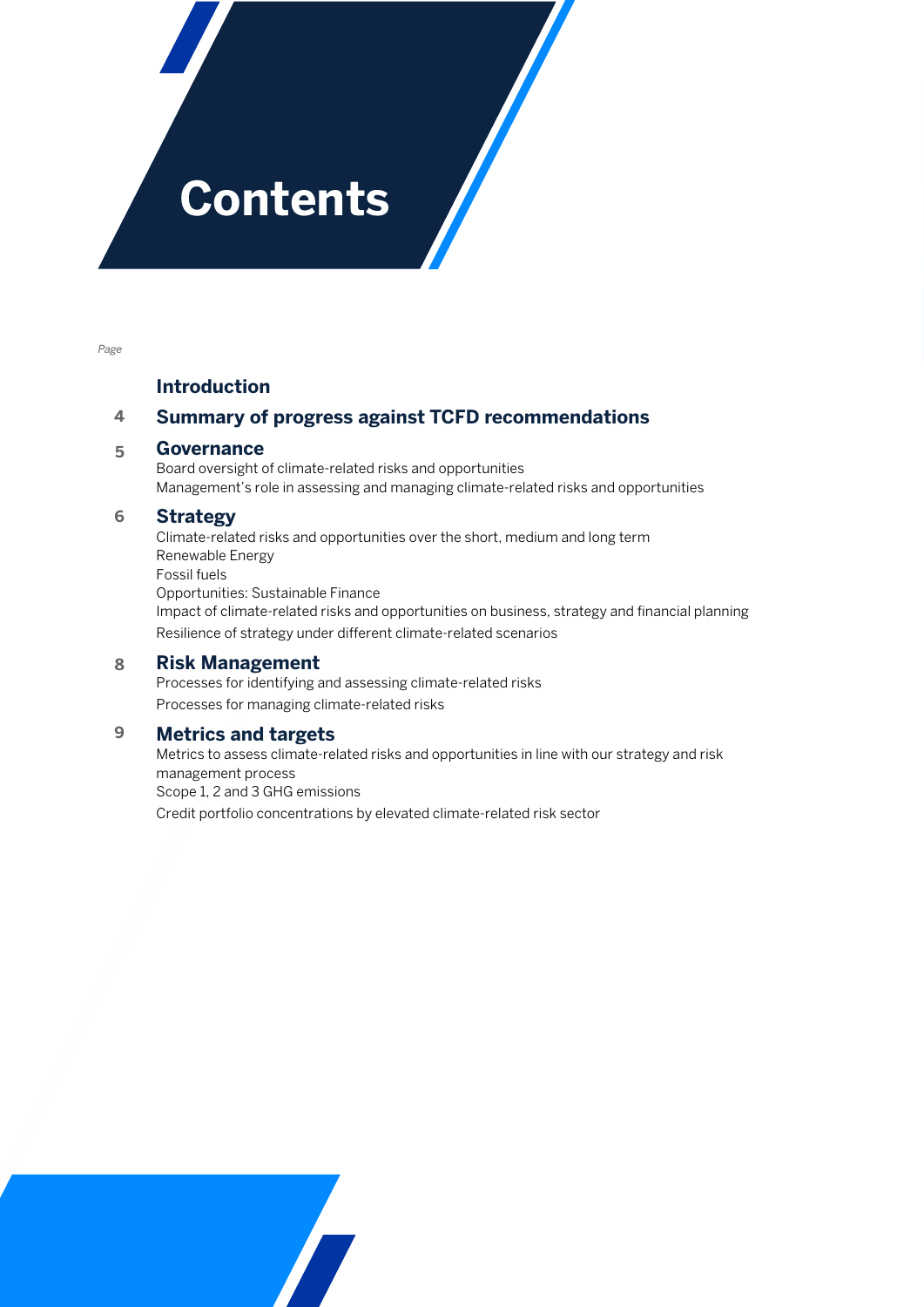## **Introduction**

We are pleased to publish our first report on climate risk. It is an important milestone in our journey to comprehensively address climate risk in our business. In the interests of transparency, we have chosen to publish an interim report based on 2019 figures. More complete TCFD-style disclosures will be included in our annual reporting suite from 2021. We welcome your feedback on this first set of climate-related risk disclosures. This report should be read in conjunction with our full [ESG Report 2019.](https://sustainability.standardbank.com/documents/esg-report-2019.pdf)

The Group is in the process of strengthening our climate risk management framework. As part of this process, we will continue to refine our definitions for what constitutes climate risk exposures, and our understanding of our sectors and sub-sectors, aggregated across our presence countries, in terms of their inherent climate-related risk (physical and transition). We are significantly dependent on the development of standardised metrics and an associated taxonomy, together with the provision of reliable and relevant climate-related risk information from our clients. Availability of and access to this information remains in a nascent stage in our countries of operation. Our assessment and reporting process will therefore necessarily evolve over time, as this information becomes more accessible.

The Standard Bank Group has identified climate-related risk as a top risk and material issue and is working to better understand and manage our exposure (link to SBG 2019 ESG report). Our intention is to align our services and lending practices with the objectives contained within the Paris Agreement. This means progressively managing our portfolio in a manner that is consistent with a low-carbon and climate-resilient economy needed to limit global warming to **below 2° Celsius** and supporting a just transition in our countries of operation.

As one of Africa's largest financial institutions, we are committed to supporting sustainable economic growth in our countries of operation. To this end, we are committed to ensuring that the economic, environmental and social impacts of our activities create a net positive impact. In sub-Saharan Africa, energy poverty is widespread with fewer than 43% of the population having access to the grid. Many economies remain heavily dependent on fossil fuels. The transition to cleaner energy solutions is underway, but we recognise that this will take time. We are committed to balancing the challenges posed by climate change with the need to support access to reliable energy that supports economic growth and poverty alleviation.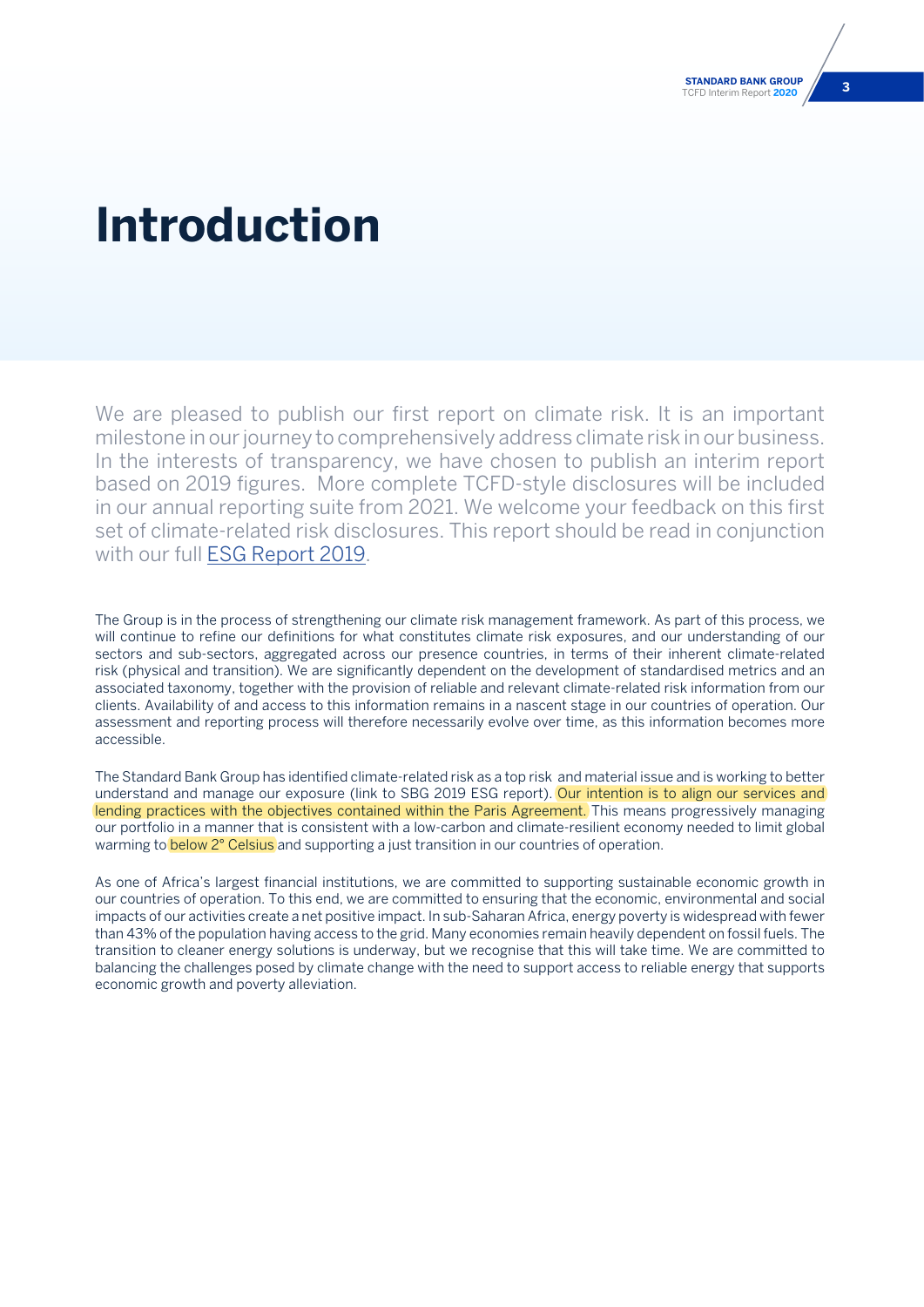## **Summary of progress against TCFD recommendations**

| <b>TCFD FOCUS AREA</b>               | <b>RECOMMENDED DISCLOSURE</b>                                                                                                                                                           | <b>SBG PROGRESS/ STATUS</b>                                                                                                                                                                                                                                                                                                                                                                                                                                                                                                                                                                           |
|--------------------------------------|-----------------------------------------------------------------------------------------------------------------------------------------------------------------------------------------|-------------------------------------------------------------------------------------------------------------------------------------------------------------------------------------------------------------------------------------------------------------------------------------------------------------------------------------------------------------------------------------------------------------------------------------------------------------------------------------------------------------------------------------------------------------------------------------------------------|
| <b>GOVERNANCE</b>                    | Board oversight of climate-related risks and<br>opportunities                                                                                                                           | Board is mandated to oversee climate-related risk<br>management; Group Risk and Capital Management<br>Committee & Group Social and Ethics Committee<br>oversee ESG-related issues, including climate-risk.                                                                                                                                                                                                                                                                                                                                                                                            |
|                                      | Management role in assessing<br>and<br>managing climate-related<br>risks<br>and<br>opportunities                                                                                        | ESG Risk Governance Framework is being updated<br>to include climate-related risk, ensure accountability<br>for climate-related risk management, and to embed<br>climate-related risk identification, classification,<br>analysis, monitoring and reporting in an Enterprise-<br>wide Risk Management system.                                                                                                                                                                                                                                                                                         |
| <b>STRATEGY</b>                      | Climate-related risks and opportunities<br>(short, medium, and long term) and<br>impact on strategy and financial planning.                                                             | Work has commenced on a climate-related risk<br>strategy. This is informed by the application of the<br>scenario testing methodology being piloted by the<br>UNEP FI for physical risk and transition risk.                                                                                                                                                                                                                                                                                                                                                                                           |
|                                      | Resilience of strategy under different<br>climate-related scenarios.                                                                                                                    | We have established a Sustainable Finance Business<br>unit to develop sustainable finance solutions with and<br>for clients.                                                                                                                                                                                                                                                                                                                                                                                                                                                                          |
| <b>RISK</b><br><b>MANAGEMENT</b>     | How we identify, assess and manage<br>climate-related risks and how this is<br>integrated into overall risk management                                                                  | We categorise climate-related risk as a sub-type of<br>ESG risk, governed under our ESG Risk Framework.                                                                                                                                                                                                                                                                                                                                                                                                                                                                                               |
|                                      |                                                                                                                                                                                         | Our environmental and social management system<br>(ESMS) enables us to assess, mitigate, document and<br>monitor environmental and social (E&S) impacts and<br>risks, including climate-related risks associated with<br>transactions and clients. Climate-related risk screening<br>and review forms part of the E&S considerations at a<br>transactional and client level for pre-credit and credit<br>committees. Our E&S risk assessment processes are<br>based on internationally accepted best practice.                                                                                        |
|                                      |                                                                                                                                                                                         | Climate-related risk in our portfolio is being assessed<br>as we progress our TCFD journey.                                                                                                                                                                                                                                                                                                                                                                                                                                                                                                           |
| <b>METRICS AND</b><br><b>TARGETS</b> | Metrics and targets to assess and manage<br>climate-related risks and opportunities;<br>Targets to manage climate-related risks<br>and opportunities and performance<br>against targets | We disclose Scope 1 and 2 emissions metrics (and<br>some Scope 3 metrics) regarding our operational<br>footprint. Climate risk specific metrics and targets<br>related to our lending practices are currently under<br>development. An initial set of concentration metrics<br>related to carbon risk in some segments of our portfolio<br>is included in this report. These will be refined over time<br>as methodologies and reporting frameworks evolve,<br>the enhancement of our sector and counterparty<br>classification data progresses, and as we assess other<br>segments of our portfolio. |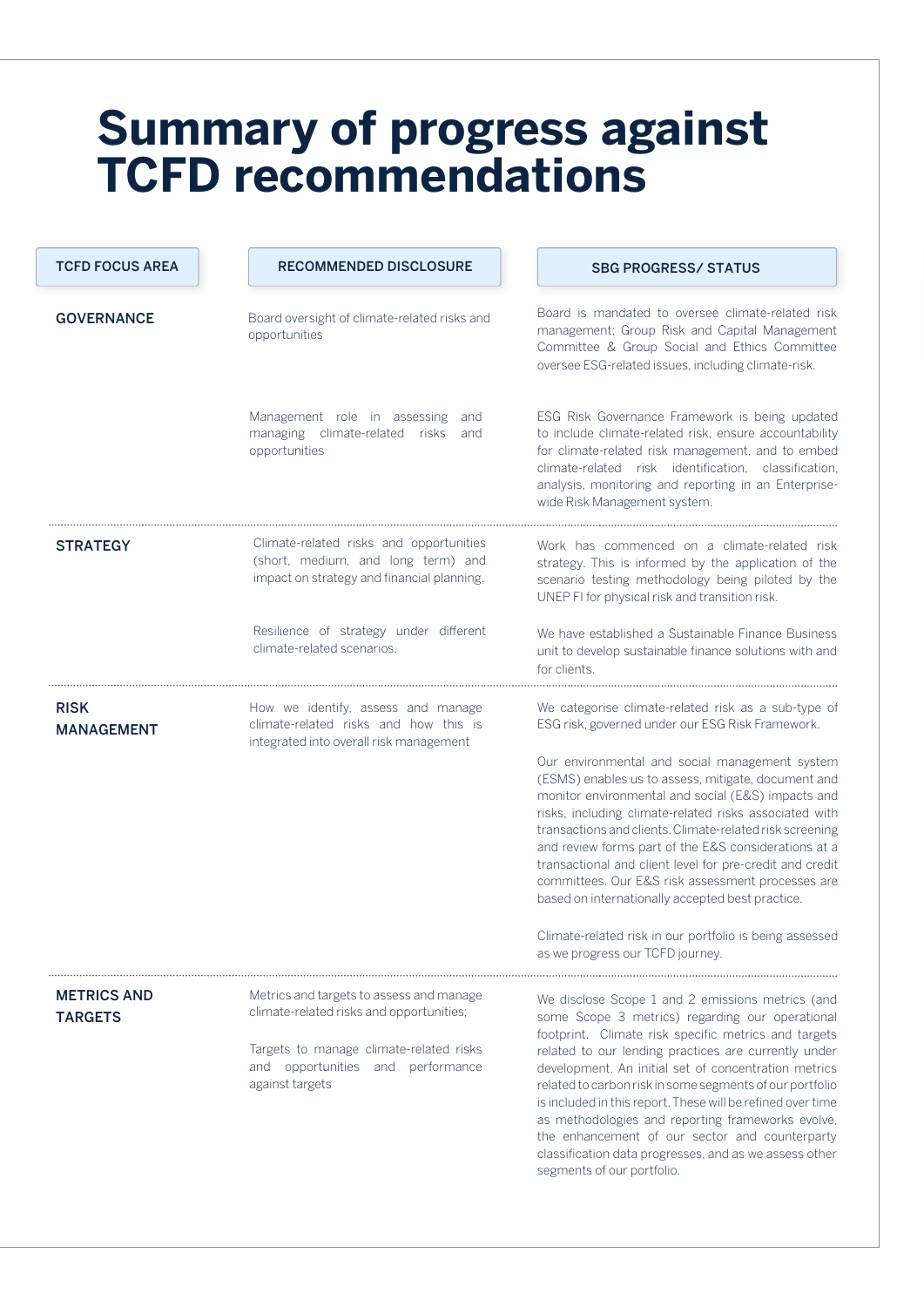# **Governance**

Board oversight of climate-related risks and opportunities

The Standard Bank Group's Board is accountable for oversight of climate-related risk management.

The Board has oversight of the Group's risk management frameworks and practices. The Board has delegated this oversight role to the Group Risk and Capital Management Committee and to the Group Social and Ethics Committee.

## Management's role in assessing and managing climate-related risks and opportunities

The Group's ESG Risk Governance Framework seeks to ensure that executive management has an integrated view of our ESG risks, thereby enabling effective risk management. We are updating our ESG risk governance framework to explicitly manage climate-related risk. The Group Chief Risk Officer is accountable for this work.

The Group Risk Oversight Committee approves climate-related policies, standards and guidelines such as the Group Thermal Coal Mining Policy. Other committees that discuss climate-related risks and opportunities include:

- Group Operational Risk Committee
- Group Portfoli o Risk Management Committee
- Social and Ethics Management Committee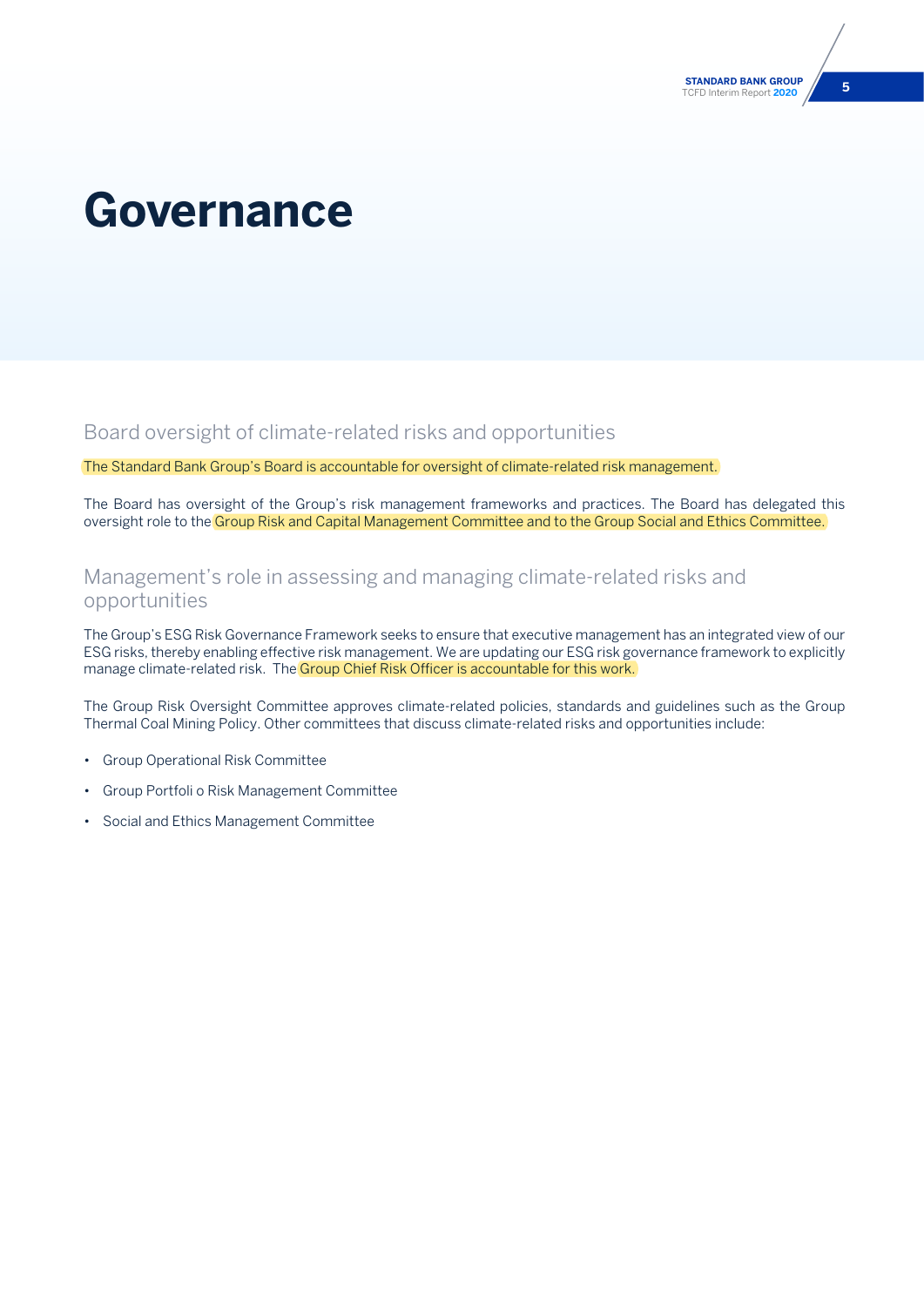# **Strategy**

## Climate-related risks and opportunities over the short, medium and long term

Climate-related risk has actual and potential implications for our business strategy and financial planning over the short, medium and long term. According to the World Energy Outlook 2019, 600 million people in Africa do not have access to electricity and around 900 million lack access to clean cooking. The global population without access to energy is increasingly concentrated in Africa<sup>1</sup>.

 In line with the Paris Agreement, we believe that climate change mitigation objectives should be fulfilled in the context of sustainable development and efforts to eradicate poverty.

Africa's extensive solar, hydro and wind resources, together with increasingly cost-effective renewable energy and new storage technologies, provide great potential for African energy utilities. At present, however, renewable energy generation remains limited. Across Africa, hydropower accounts for 16% of generation, solar and wind 1.3%, geothermal 0.57%, biofuels and waste-to-energy 0.23% and nuclear 1.57%<sup>2</sup>. This leaves a current gap of over 80% of energy demand provided by fossil fuels.

### *Renewable energy*

Our energy finance portfolio is increasingly focused on renewable energy projects. Since 2012, an estimated 984 900 equivalent homes have received renewable power from Standard Bank-financed projects in South Africa. We will continue to invest in renewable energy projects across the continent. Details on these projects can be found in [Standard Bank's Report to Society annual reports.](https://sustainability.standardbank.com/)

### *Fossil fuels*

We recognise that South Africa is a top 15 global emitter due to its current reliance on coal-fired power stations. Our coal-fired power finance policy and thermal coal mining policy set clear parameters for lending in the coal sector. We are engaging with our clients in high carbon emitting industries, including mining and energy, to encourage the adoption of energy efficiency measures. Under the current IEA's Sustainable Development Scenario, oil and gas are projected to meet 47% of a total energy demand in 2040, compared to 54% in 2018. As such, we view natural gas (and liquified natural gas - LNG) as critical components of Africa's energy transition.

### *Opportunities: Sustainable Finance*

We have concluded several landmark transactions through our **Sustainable Finance Business Unit**, established in 2019. The unit works with our clients to develop bespoke solutions to help them achieve their social and environmental goals through innovative green, social and sustainable products. More information about the unit can be found in [Standard Bank's ESG report.](https://sustainability.standardbank.com/esg-sustainable-finance/)

We have recently developed a Sustainable Bond Framework, that allows programmatic issuance of green and social bonds that support Standard Bank's lending to green projects aimed at mitigating climate-related risk, and social projects aimed at reducing economic and social inequality. Through this framework Standard Bank has issued Africa's Largest Green Bond and concluded South Africa's First offshore green bond issuance. The Climate Adaptation use of proceeds category defines eligibility criteria for the financing or refinancing of investments in projects (including assets or activities) that address physical climate-related risks. Investments/projects also need to demonstrate an understanding of the climate risk faced by the asset, system or activity; reduction measures and flexible management plans that account for uncertainties; ongoing evaluation of resilience benefits; and external sustainability certification of agribusiness projects that seek to increase resilience against climate-related risks. Information about deals concluded in 2019 can be found in Standard Bank's ESG report ([here\)](https://sustainability.standardbank.com/documents/esg-report-2019.pdf).

*<sup>1</sup> https://www.iea.org/reports/africa-energy-outlook-2019*

*<sup>2</sup> Atef Marzouk, head of the Energy Division of the AU Commission's Department of Infrastructure and Energy, presenting at the*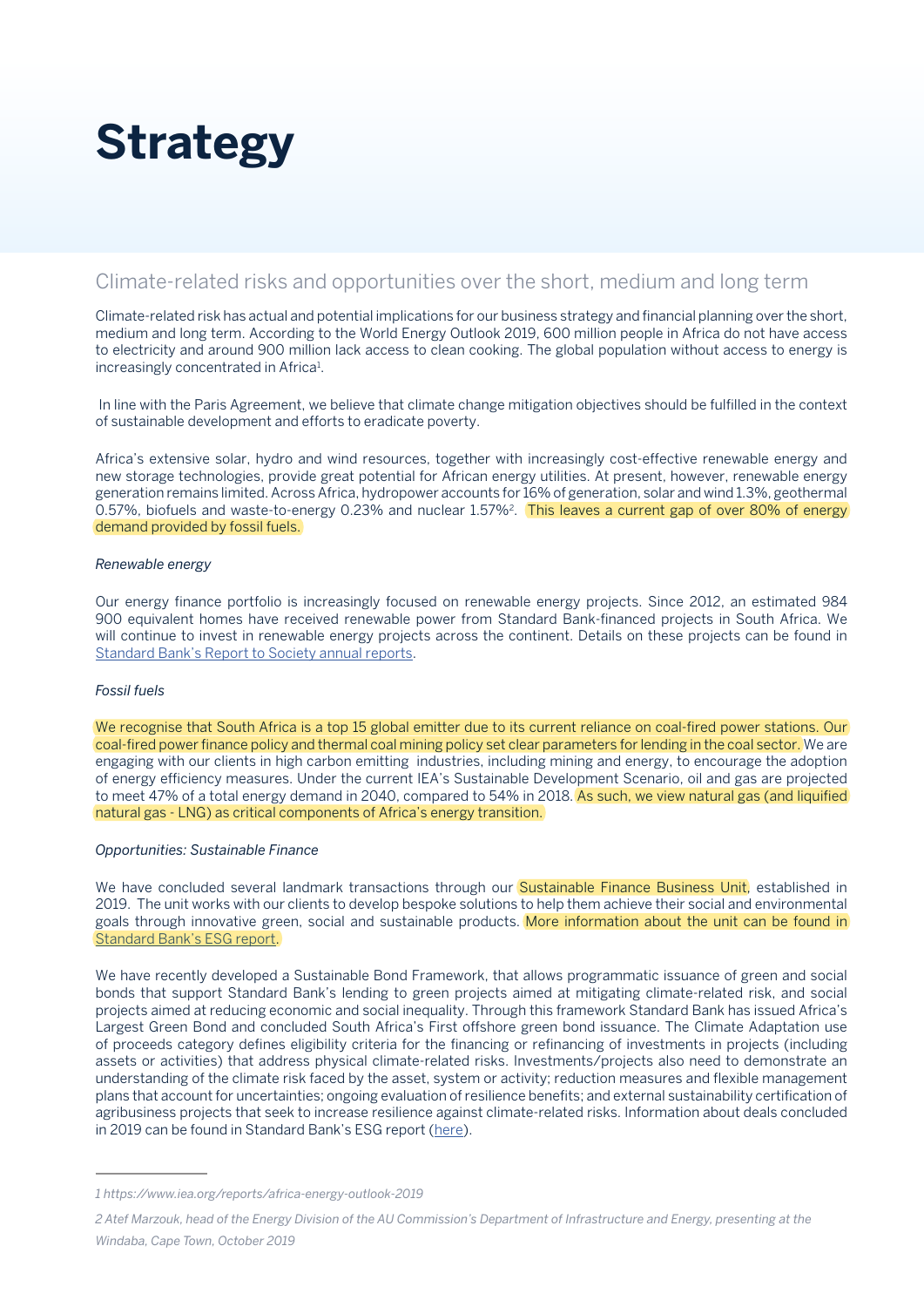## Impact of climate-related risks and opportunities on business, strategy and financial planning

Standard Bank has undertaken a preliminary assessment of high carbon emitting sectors in our portfolio. Where we have significant exposure, we will develop short- and medium-term actions to manage this risk. In the medium term, we will use scenario-planning and stress-testing methodologies to ensure mitigation actions have sustainable outcomes. Management actions will cover risk mitigation and opportunity development.

Our portfolio sectors that potentially face significant climate-related risk include:

- Agriculture (physical risks associated with floods, drought, temperature changes, need for diversification of crops and products; as well as transition risks related to the cost of moving to sustainable cropping and forestry practices and managing carbon tax costs related to methane emissions)
- Water-intensive industries, including mining (physical risks associated with access to water)
- Real estate (physical risks associated with floods, drought, wildfires and extreme events; and transition risk associated with carbon-intensive energy impacting on urban developments and infrastructure)
- Coastal developments (physical risks associated with rising sea levels and extreme weather events)
- Coal mining and coal-fired power (regulatory and reputational risks associated with high carbon emissions; transition risks related to uncertain long term demand for coal due to increasing pressure for renewable energy, climate policies, carbon tax, risk of stranded assets and changing consumer, investor and shareholder sentiment)
- Oil & Gas (transition risks related to uncertain long-term demand for oil and gas due to technology advances for alternative energy, climate policies and adjusting consumer, investor and shareholder sentiment)
- Mining & Metals (transition risks associated with decarbonizing the industry, managing costs associated with changing processes to be more energy efficient and moving to more renewable power sources; physical risks associated with increasing pressure on water supply resources, occupational health and safety risk associated with rising temperatures and risk to infrastructure due to increasing frequency of extreme weather events)

The Group is working with our existing clients in the agricultural sector to support climate adaptation and resilience. We are also be identifying opportunities to finance infrastructure that improves adaptation and resilience, such as flood control, water efficiency, water storage and energy efficiency.

In the medium term, we will assess our portfolio in relation to water-intensive industries, including mining; urban developments and infrastructure and coastal developments, and engage with our clients to develop appropriate adaptation and mitigation strategies.

## Resilience of strategy under different climate-related scenarios

Through our participation on the UNEP FI TCFD Phase II pilot project, Standard Bank has begun to trial different scenario and climate risk measurement tools and analytical solutions. We have begun to apply the scenario-testing methodology piloted by the UNEP FI in Phase 1 of its project (broadly for physical risk for the agriculture sector, and for transition risk as a case study on a sample of oil and gas clients). We have shared our findings with the UNEP FI for inclusion in its final Phase II report on physical risk.

We continue to develop our understanding of the application of generally accepted emissions scenarios such as those published by the Intergovernmental Panel on Climate Change (IPCC), the Potsdam Institute for Climate Impact Research (PIK) and the International Institute for Applied Systems Analysis (IIASA), all of which are included in the Phase II project. These scenarios need to be refined for African climatic and socio-economic conditions and expectations. The Group is working with the Banking Association South Africa's TCFD Working Group and the Climate Risk Forum, and the National Business Initiative (NBI), in this regard.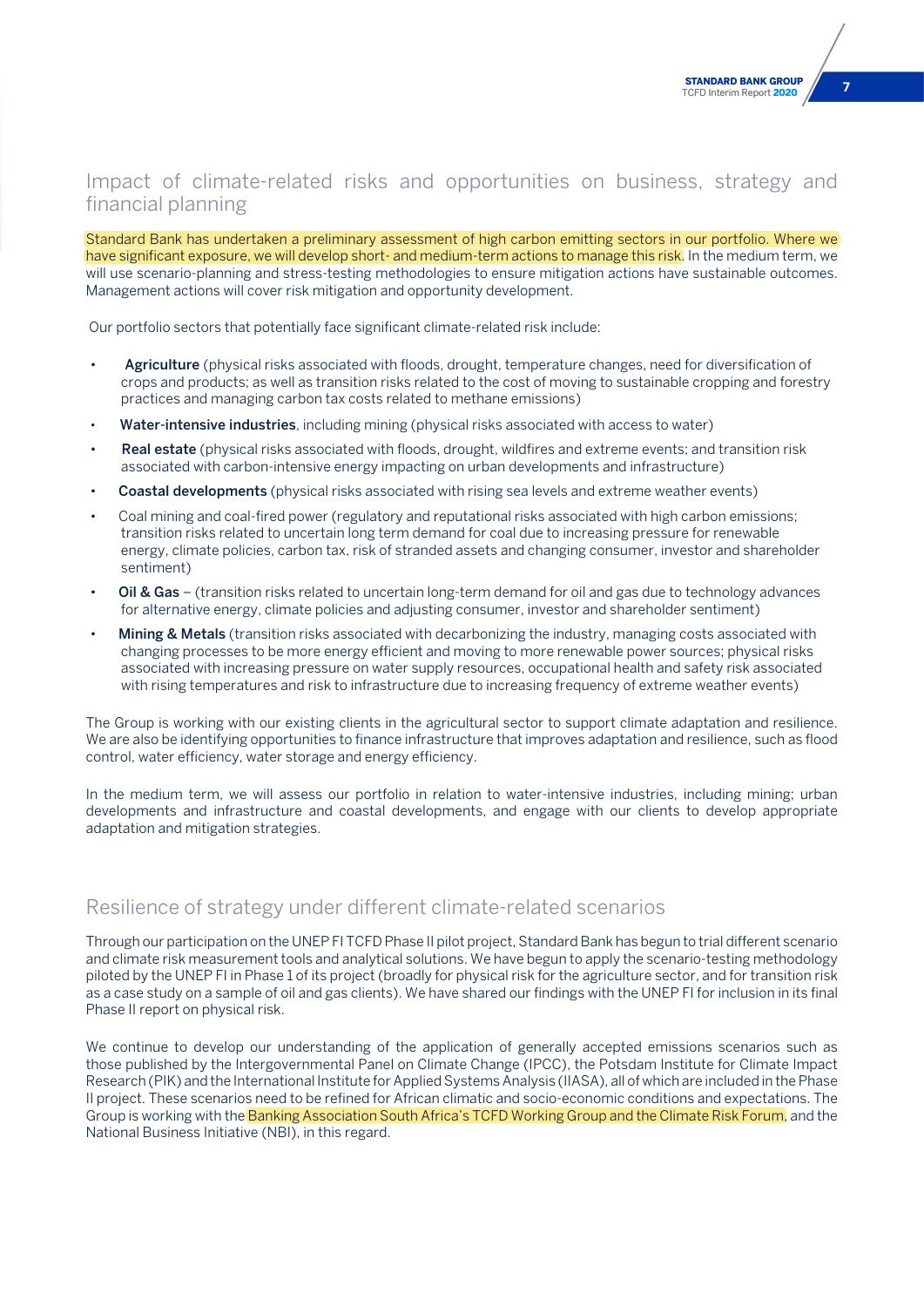# **Risk Management**

## Processes for identifying and assessing climate-related risks

Both the Group and our clients are exposed to climate-related risk. Climate-related risk encompasses the risk of financial loss, loss of shareholder value, investor pressure, reputation and regulatory sanctions due to the negative impacts of climate change, directly to the Group and/or its subsidiaries and other Group entities, or indirectly through increased financial and reputational exposure to our clients.

As per the TCFD recommendations, we define climate-related risk as being comprised of:

- Transition risks: The risk of extensive policy, legal, technology and market changes to address mitigation and adaptation requirements related to the transition to a lower-carbon economy, impacting the Group and its clients;
- Physical risks: Risks resulting from climate change driven by acute events or longer-term, chronic shifts in climate patterns that cause physical damage to assets or indirect impact to, for example, supply chains.

## Processes for managing climate-related risks

We categorise climate-related risk as a sub-type of Environmental, Social and Governance (ESG) risk, which is governed under the ESG Framework. Our environmental and social management system (ESMS) is described in detail in our ESG report ([here\)](https://sustainability.standardbank.com/esg-managing-our-enviromental-and-social-risks/).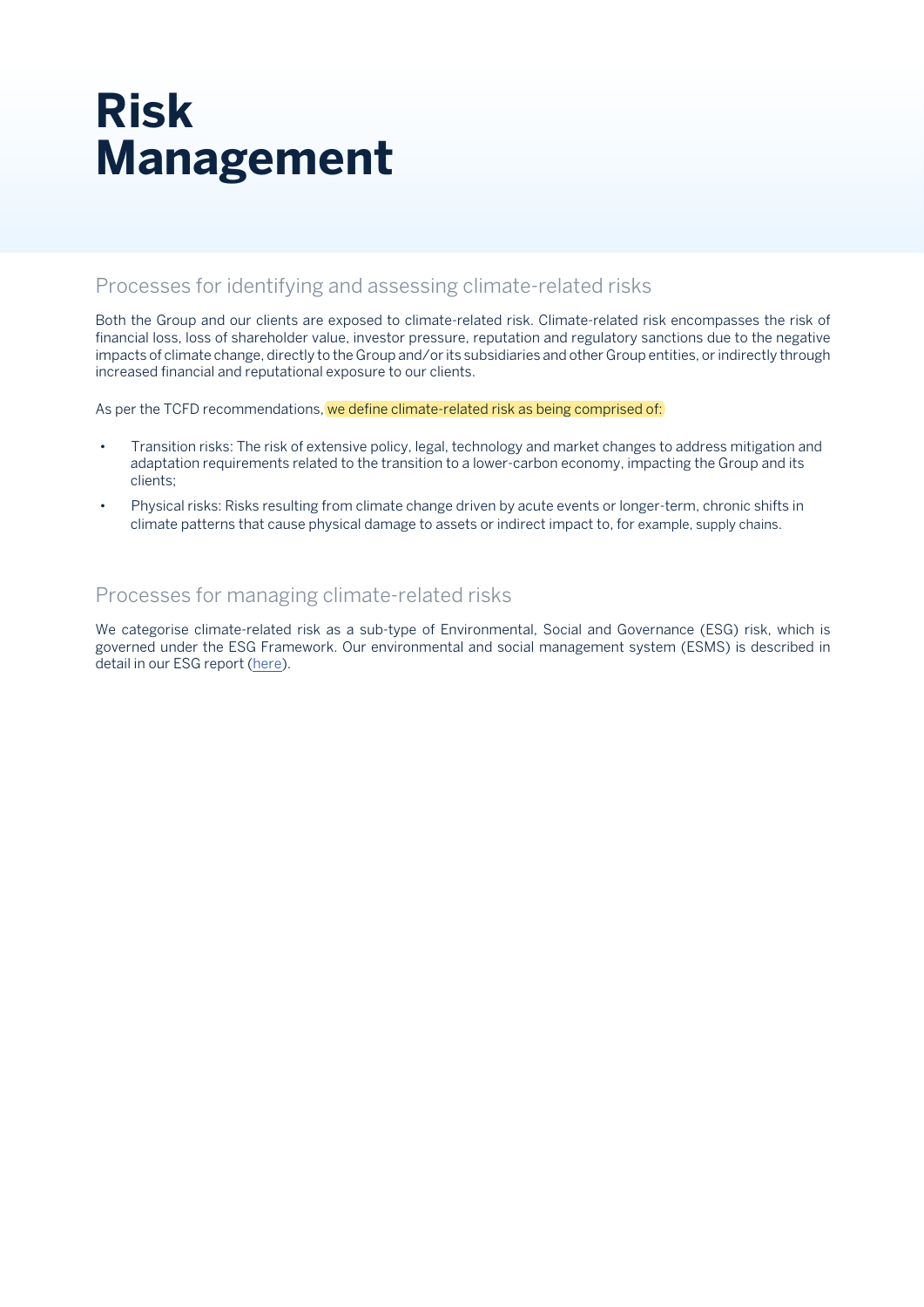# **Metrics and Targets**

Metrics to assess climate-related risks and opportunities in line with our strategy and risk management process

### *Scope 1, 2 and 3 GHG emissions*

We have tracked our South African Scope 1 and 2 emissions, as a member of CDP, since 2010. We also report some Scope 3 emissions for our South African operations (which constitutes the large majority of these emissions), together with water usage and waste in our direct operations in South Africa.

| GHG emissions inventory -tCO2e (tonnes)*               | 2019      | 2018           | 2017           |
|--------------------------------------------------------|-----------|----------------|----------------|
| <b>Scope 1: Direct emissions</b>                       |           |                |                |
| Diesel generators                                      | 1900      | 1153           | 1660           |
| Fleet vehicles                                         | 1600      | 1969           | 2603           |
| Natural gas                                            | 3829      | 3742           | 3 3 6 3        |
| Refrigerants                                           | 1895      | 3350           | 3180           |
| <b>Total Scope 1</b>                                   | 9 2 2 4   | 10 215         | 10 806         |
| Scope 2: Indirect emissions from purchased electricity |           |                |                |
| Purchased electricity - SA                             | 197 771   | 202 586        | 220 408        |
| <b>Total Scope 1 and 2 emissions</b>                   | 206 995   | 212 801        | 231 214        |
| <b>Scope 3: Indirect emissions</b>                     |           |                |                |
| Flights                                                | 21 0 66   | 29 10 7        | 25762          |
| Rental cars                                            | 351       | 422            | 412            |
| Paper                                                  | 698       | 353            | 1378           |
| Waste disposed                                         | 770       | 802            | 669            |
| Total scope 3                                          | 22 8 8 5  | 30 684         | 28 2 21        |
| <b>Total emissions</b>                                 | 229 880   | 243 485        | 259 435        |
| <b>Split of carbon emissions (tCO2e)</b>               |           |                |                |
| Scope $1$ (%)                                          | 4         | $\overline{4}$ | $\overline{4}$ |
| Scope 2 (%)                                            | 86        | 83             | 85             |
| Scope 1 and 2 (%)                                      | 90        | 87             | 89             |
| Scope 3 - Standard Bank operations (%)                 | 10        | 13             | 11             |
| Emissions per m2 of office space                       | 0.28      | 0.28           | 0.29           |
| CDP Score (Standard Bank Group)                        | <b>B-</b> | C              | $\mathsf C$    |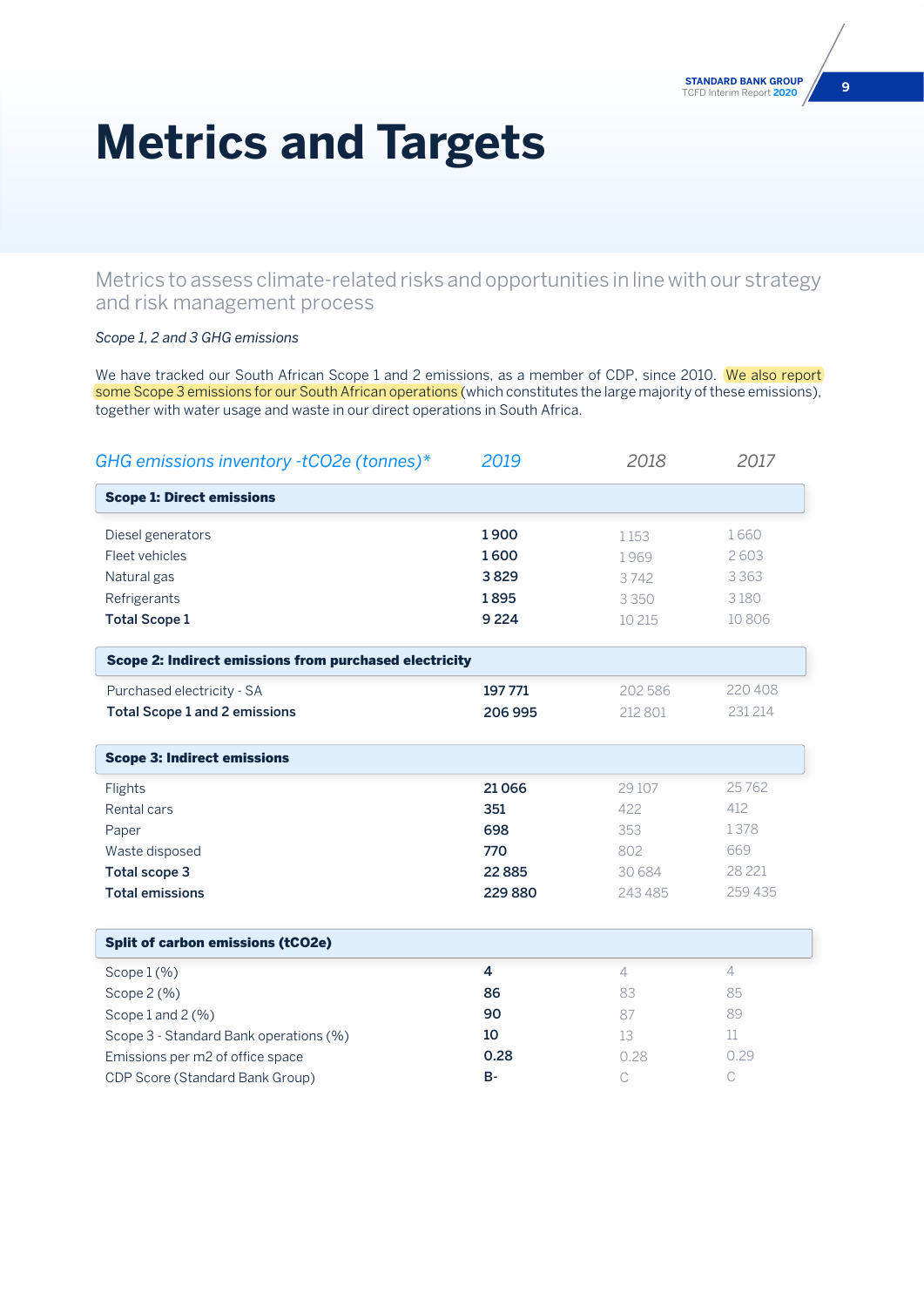|                                                                                                                                                                                                                       | 2019                                                          | 2018                                                          | 2017                                 |
|-----------------------------------------------------------------------------------------------------------------------------------------------------------------------------------------------------------------------|---------------------------------------------------------------|---------------------------------------------------------------|--------------------------------------|
| <b>Energy</b>                                                                                                                                                                                                         |                                                               |                                                               |                                      |
| Consumption in MWh<br>Total non-renewable energy consumption<br>Total renewable energy (biomass, solar, wind energy<br>etc.) purchased or generated for own consumption<br>(Small scale embedded rooftop solar PV)    | 215 146.3<br>212 388 MWh<br>2758 MWh                          | 235 428.97<br>232 042 MWh<br>3101 MWh                         | 243 820.0<br>241 116 MWh<br>2704 MWh |
| <b>Material consumption and waste</b>                                                                                                                                                                                 |                                                               |                                                               |                                      |
| Paper (tonnes)<br>Total water consumption (kl)<br>Reduction target (%)<br>General waste (tonnes)<br>Hazardous waste (tonnes)<br>Waste to landfill (tonnes)<br>Recyclable waste (tonnes)<br>* South African operations | 732.9<br>627 632<br>8<br>1288.26<br>1.12<br>1289.38<br>240.98 | 353.5<br>680 559<br>6<br>1365.23<br>1.37<br>1366.61<br>170.30 | 1377.6<br>666806                     |
| <b>Green Buildings</b>                                                                                                                                                                                                | 2019                                                          | 2018                                                          |                                      |
| Funding for the construction of green buildings (Rbn)<br>Investment in Energy Efficiency (Rm)<br>Number of Green Star-rated buildings occupied                                                                        | $\mathbf 0$<br>28.6<br>15                                     | $\circ$<br>$\circ$<br>16                                      |                                      |

We have invested R28.6 million in increasing our energy efficiency, energy security, and environmental sustainability in recent years. For example:

- 15 of our buildings are Green Star-rated. Our head offices in Rosebank, Johannesburg, and in Windhoek, Namibia, have a 5-star Green Star rating. In South Africa, 12 of our branches have been awarded a 4-green star interior rating, and we're working to introduce more efficient energy and water solutions across all our newly built facilities.
- Our parking facility at No. 1 Simmonds, Johannesburg, has been certified as carbon neutral. It uses renewable energy which produces more carbon-free electricity than it consumes.
- Our Global Leadership Centre in Johannesburg is the first commercial facility in Africa to be awarded an ISO 50001 Energy Management certification.
- 71% of our commercial office space (excluding branches) uses LED lighting.